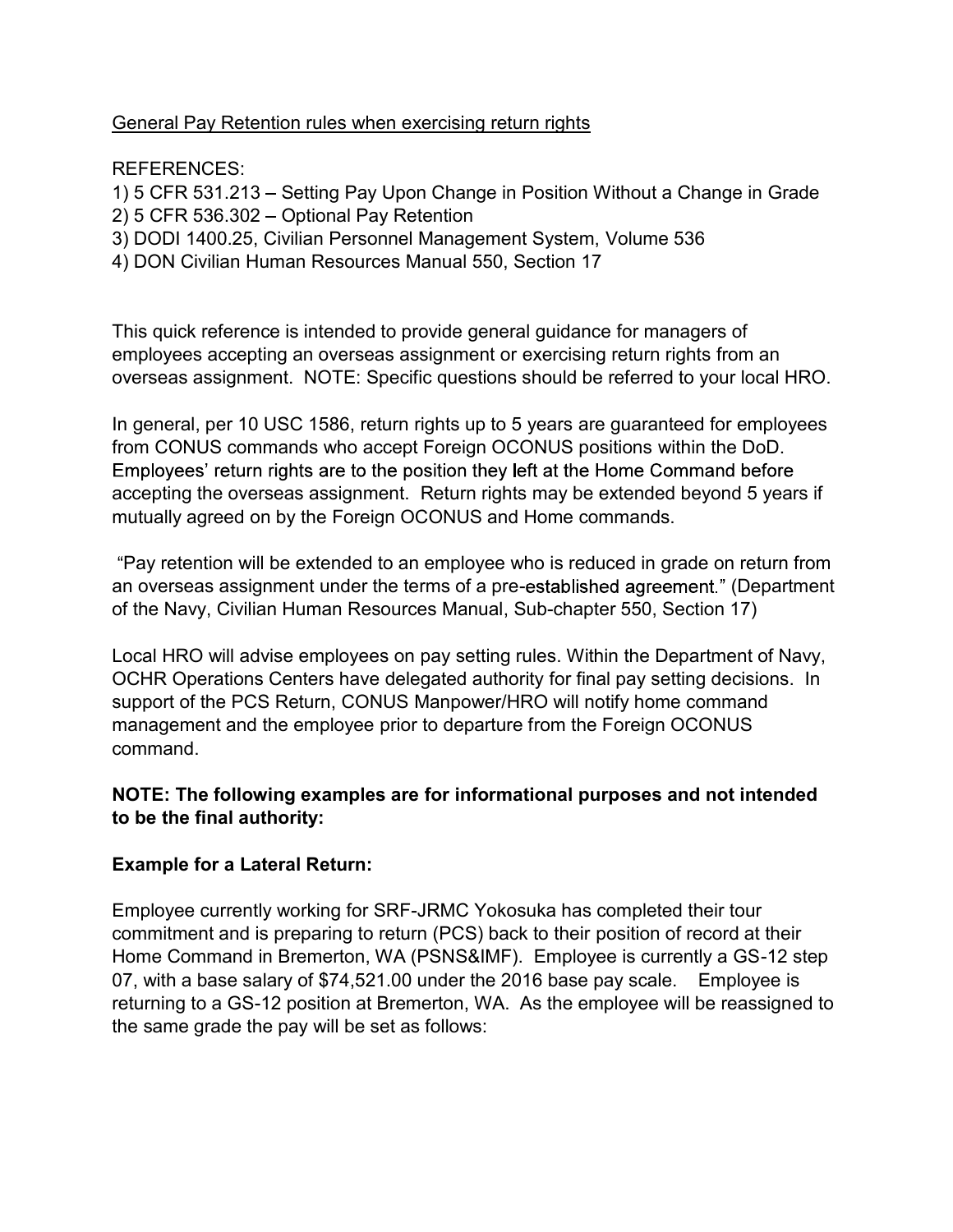OCHR will reference the current year Salary Table, with locality pay, for Seattle-Tacoma WA pay area. According to the 2016 table a GS-12 step 07 is at \$91,109, which will be set as the employee's new pay.

# Example for a Return to a Lower Grade:

Employee currently working for SRF-JRMC Yokosuka has completed their tour commitment and is preparing to return (PCS) back to their position of record (GS-12) at their Home Command in Bremerton, WA (PSNS&IMF). Employee is currently a GS-13 step 05, with a base salary of \$83,694.00 under the 2016 base pay scale. Employee is returning to a full-performance GS-12 position at Bremerton, WA. As the employee will be changed to a lower grade their pay will be set as follows:

OCHR will compare the local pay, including locality, of GS-13 step 05 (\$102,324) and GS-12 Step 10 (\$98,702). Since the GS-13 Step 05 is higher than GS-12 Step 10, the employee's pay will be set at \$102,324 and coded as a GS-12 Step 00.

NOTE: If the employee had been at the GS-13 Step 01 (\$90,284) and they returned to a full-performance GS-12 position, the comparison would be set as a GS-12 Step 07 (\$91,109).

While on pay retention, the employee is entitled to 50% of the increase in the maximum step of the grade for the position held at the time of the increase. When an employee's retained pay equals or is less than the maximum rate for the grade of the position held, pay retention terminates and the employee is placed in the top step of the grade.

# Example for a Voluntary Return to a Lower Grade:

For an employee who applies and is selected for a CONUS position at a lower grade, their pay will be set at the grade of the new position. An employee currently holding a GS-12 position with return rights to a GS-12 position applies for and is selected for a GS-11 position. OCHR will set their pay within the GS-11 pay scale without pay retention or other consideration (Highest Previous Rate may apply if authorized).

# Example for an Acquisition Demo employee:

An Acq Demo employee NH-04 with pay at a GS15 level, accepted a position overseas as a GS14. They were given pay retention. They received only 50% of the pay raises while away. After 3-5 years they return to their previous position.

The NH-4 payband includes GS-14 and GS-15. Unless the payband changes, when the individual in the example exercises their return rights it will be a reassignment. In returning to CONUS, pay may include Locality Pay. While AcqDemo may allow some